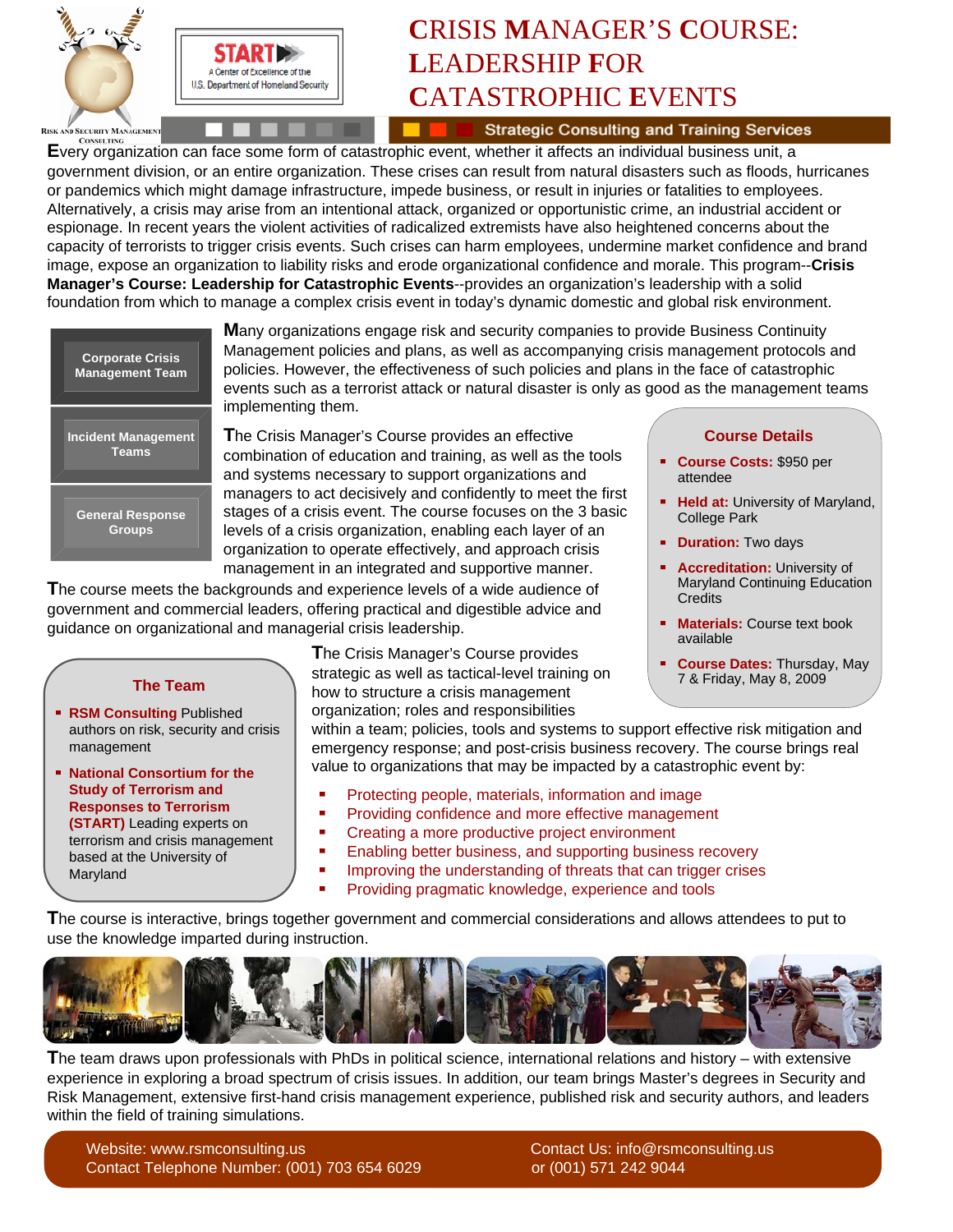

## **CRISIS MANAGER'S TRAINING COURSE**

|                   | Day 1                                                                                |                                                                                                                                                                                           |          |
|-------------------|--------------------------------------------------------------------------------------|-------------------------------------------------------------------------------------------------------------------------------------------------------------------------------------------|----------|
| Period            | Lesson                                                                               | Objectives                                                                                                                                                                                | Duration |
| 08:50-09:00       | <b>Course Introduction</b>                                                           | Introduce the course and the instructor(s)                                                                                                                                                | 10       |
| 09:00-09:45       | <b>Catastrophic Events: Causes and Impacts</b><br>of Terrorism and Natural Disasters | Discuss the spectrum of catastrophic crisis events from manmade and natural threats, and<br>how these impact government and commercial groups                                             | 45       |
| $09:45 - 10:00$   | <b>Break</b>                                                                         |                                                                                                                                                                                           | 15       |
| 10:00-10:45       | The Business Continuity Management<br>Plan                                           | Reviewing enterprise resilience and the value of the Business Continuity Management Plan,<br>what it contains and how it averts emergencies and deals with crisis events                  | 45       |
| 10:45-11:00 Break |                                                                                      |                                                                                                                                                                                           | 15       |
| 11:00-11:45       | <b>Understanding a Crisis, its Flow, Types</b><br>and Principles                     | Defining a crisis from a problem, outlining what stages are found within a typical crisis event<br>and discussing how organizations typically respond to emergency situations             | 45       |
| 11:45-12:30 Lunch |                                                                                      |                                                                                                                                                                                           | 45       |
| 12:30-13:15       | <b>Crisis Leadership and Organizational</b><br><b>Structures</b>                     | Outlining the principles of sound crisis leadership, both at organizational levels and for key<br>managers, discussing different roles within a crisis management organization            | 45       |
| 13:15-13:30 Break |                                                                                      |                                                                                                                                                                                           | 15       |
| 13:30-14:15       | <b>Crisis Management Through Risk</b><br><b>Mitigation</b>                           | Discussing simple methods by which organizations and leaders can manage risks, both prior<br>to an emergency, as well as during a crisis event itself                                     | 45       |
| 14:15-14:30       | Break                                                                                |                                                                                                                                                                                           | 15       |
| 14:30-15:15       | <b>Incident Management and Crisis</b><br><b>Response Plans</b>                       | Discussing the difference between managing an emergency incident and dealing with the<br>larger and more strategic crisis issues resulting from a catastrophic event                      | 45       |
| 15:15-16:00       | <b>Practical Exercise: Structuring a Crisis</b><br><b>Management Team</b>            | Practicing attendees in designing their own crisis management team, as well as defining roles<br>and responsibilities within the corporate and field crisis and incident management teams | 45       |
| 16:00-16:15 Break |                                                                                      |                                                                                                                                                                                           | 15       |
| 16:15:1700        | <b>Continued</b>                                                                     | Continue the practical exercise and end of day questions                                                                                                                                  | 45       |



# **CRISIS MANAGER'S TRAINING COURSE**

|                   | Day II                                                                        |                                                                                                                                                                            |    |
|-------------------|-------------------------------------------------------------------------------|----------------------------------------------------------------------------------------------------------------------------------------------------------------------------|----|
| 08:50-09:00       | <b>Re-Cap Period</b>                                                          | Reviewing the previous days instruction and discussing any areas of interest                                                                                               | 10 |
| $09:00-09:45$     | <b>Common Failure Points within Crisis</b><br>Management                      | Discussing typical organizational and management failure areas and how this affects the<br>successful management of a crisis event, as well as methods to overcome failure | 45 |
| 09:45-10:00 Break |                                                                               |                                                                                                                                                                            | 15 |
|                   | 10:00-10:45 Crisis Case Studies                                               | Reviewing a variety of man made and natural disasters, how the events unfolded and how<br>organizations responded and were directly and indirectly impacted                | 45 |
| 10:45-11:00 Break |                                                                               |                                                                                                                                                                            | 45 |
| 11:00-11:45       | <b>Practical Exercise: Designing Incident</b><br><b>Management Guidelines</b> | Practices attendees in designing and developing their own organizational Incident<br>Management Plan, as well as creating a response framework                             |    |
| 11.45-12.30 Lunch |                                                                               |                                                                                                                                                                            | 45 |
| 12:30-13:15       | <b>Practical Exercise: Testing Incident</b><br><b>Management Guidelines</b>   | Testing the value of the courses Incident Management Plan through a series of realistic<br>scenarios, discussing shortfalls and gaps, as well as positive benefits         |    |
| 13:15-13:30 Break |                                                                               |                                                                                                                                                                            | 15 |
| 13:30-15:00       | <b>Practical Exercise: Crisis Management</b><br><b>Exercise</b>               | Testing attendees in managing a range of simple and complex crisis scenarios in order to<br>illustrate how best to navigate through an emergency situation                 | 90 |
| 15:00-15:15 Break |                                                                               |                                                                                                                                                                            | 15 |
|                   | 15:15-16:00 Business Recovery                                                 | Discussing the processes for enabling safe and productive business recovery following a<br>crisis situation - enabling a safe and effective return to work                 | 45 |
| 16:00-16:30       | <b>Questions and Answers</b>                                                  | Attendees have an open discussion forum to ask questions and clarify points                                                                                                | 30 |
|                   | 16:30-16:45 Closing Summary                                                   | The closing address summarizes the course and offers a way forward for successful crisis<br>management                                                                     | 15 |